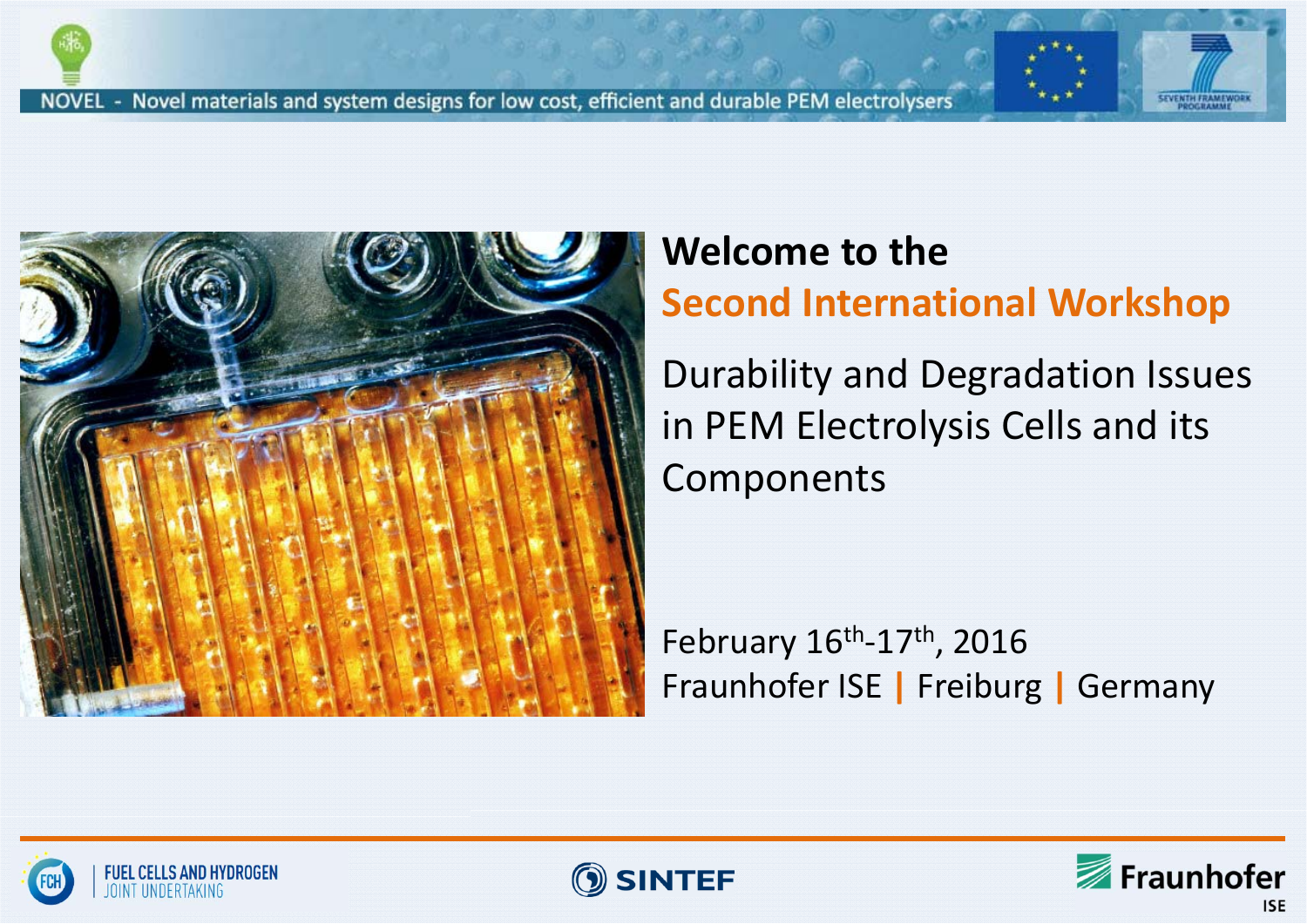

### **First workshop on degradation issues in PEM electrolysis in 2013**



- Survey from industrial stakeholder and research side
- 110 participants from 15 countries







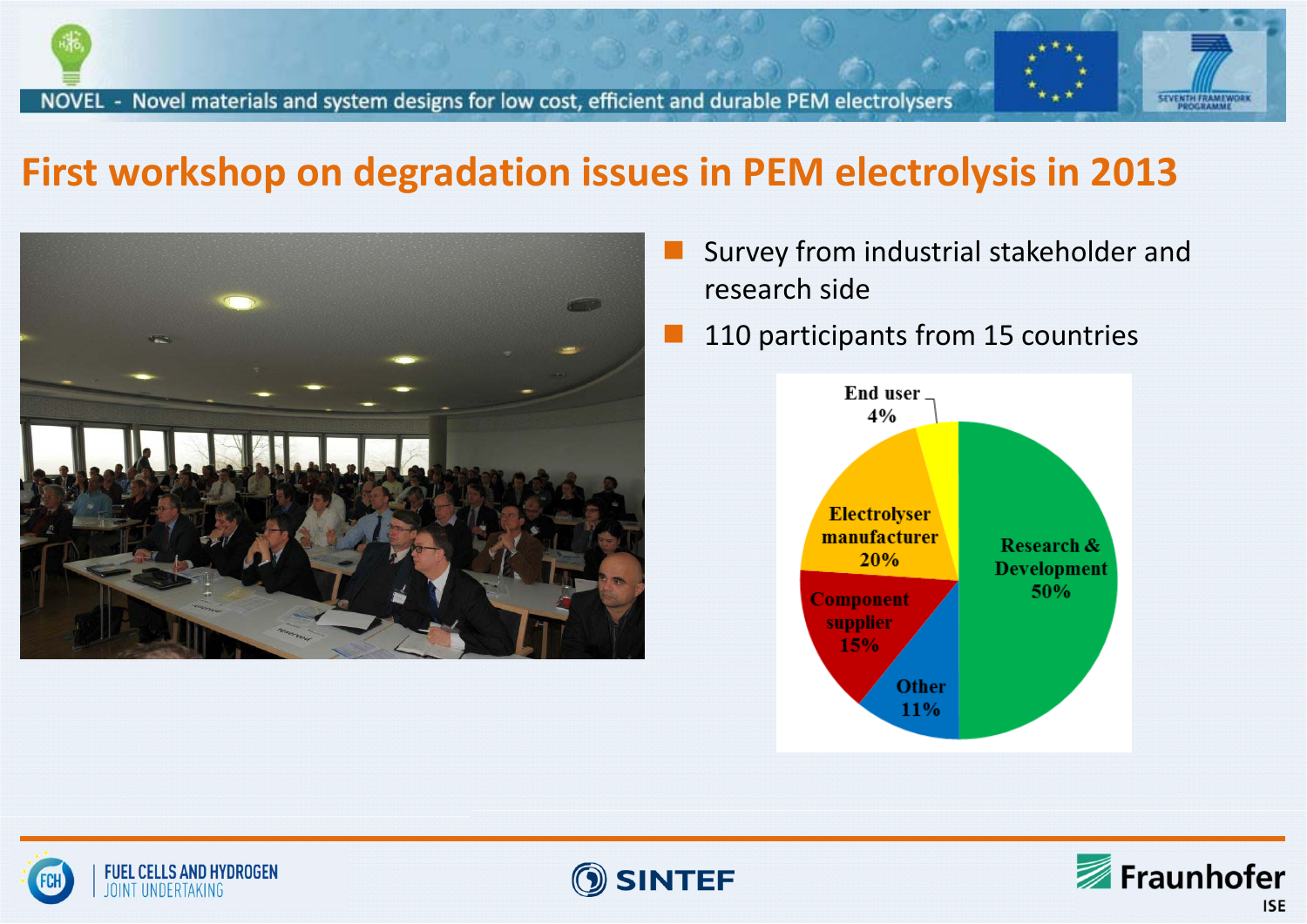## **First workshop on degradation issues in PEM electrolysis in 2013**

Word cloud caught during the workshop



Main results of the  $1<sup>st</sup>$  workshop are still available on the webpage:

### **www.novelhydrogen.eu**



Ξ





**SEVENTH FR**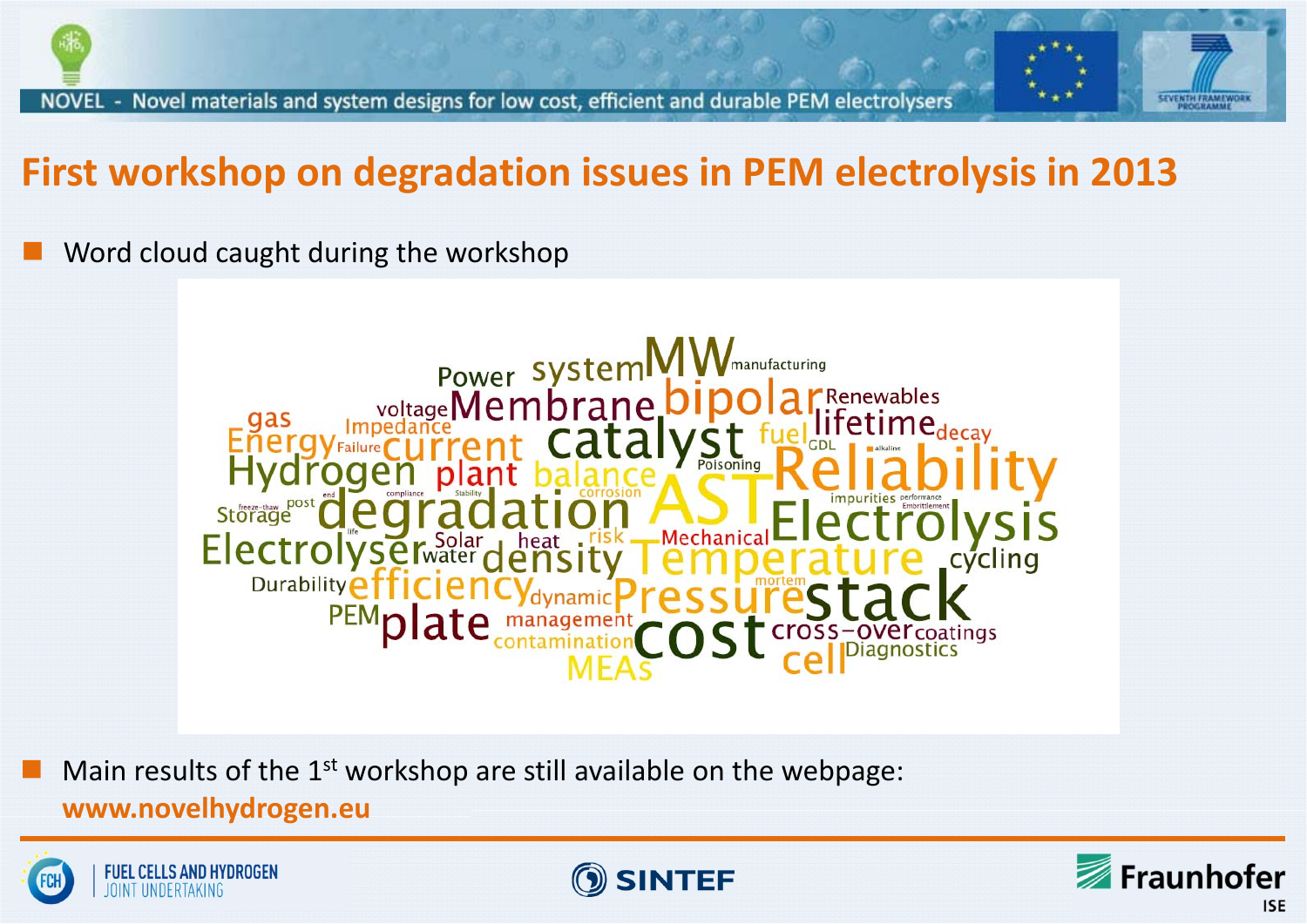### **Second workshop on degradation issues in PEM electrolysis in 2016**





Classification of

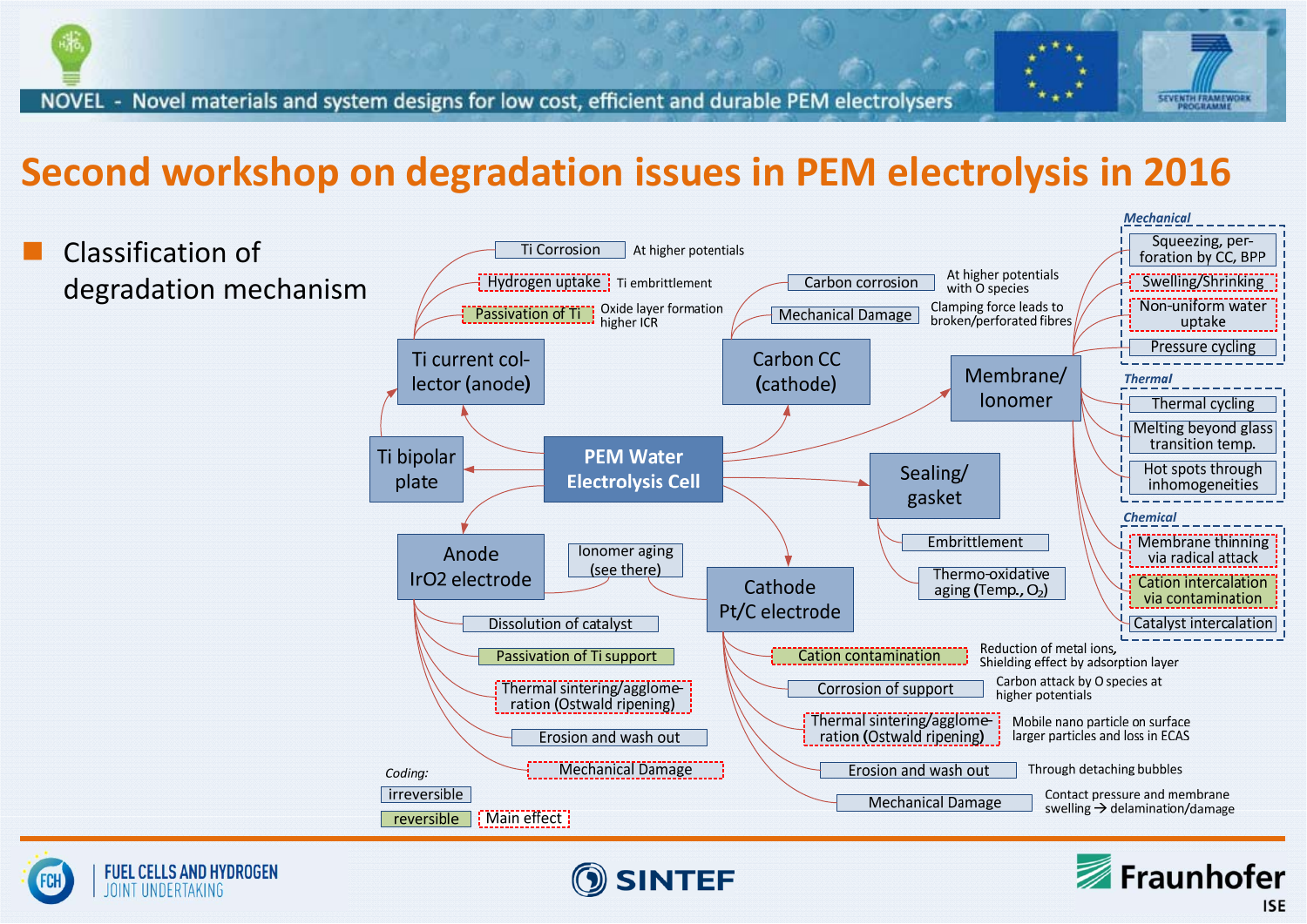

## **Programme:** Day <sup>1</sup> **|**February 16th, <sup>2016</sup>

#### **Welcome and Introduction**

| 08:30 | <b>Registration</b> |
|-------|---------------------|
|       |                     |
|       |                     |

- 09:00 **Welcome to the meeting** Tom Smolinka **|** Fraunhofer ISE **|** Germany
- 09:10 **FCH 2 JU Funded Water Electrolysis Projects ‐ Status and Perspectives** Jean‐Luc Deplancke **|** FCH JU **|** Belgium
- 09:30 **The Need for Large Scale Electrolysers ‐ Hydrogen as Part of the Energy System** Christopher Hebling **|** Fraunhofer ISE **|** Germany
- 10:00 **Novel Materials and System Designs for Low Cost, Efficient and Durable PEM Electrolysers ‐ the NOVEL Project** Magnus Thomassen**|** SINTEF **|** Norway

10:30**Coffee break**





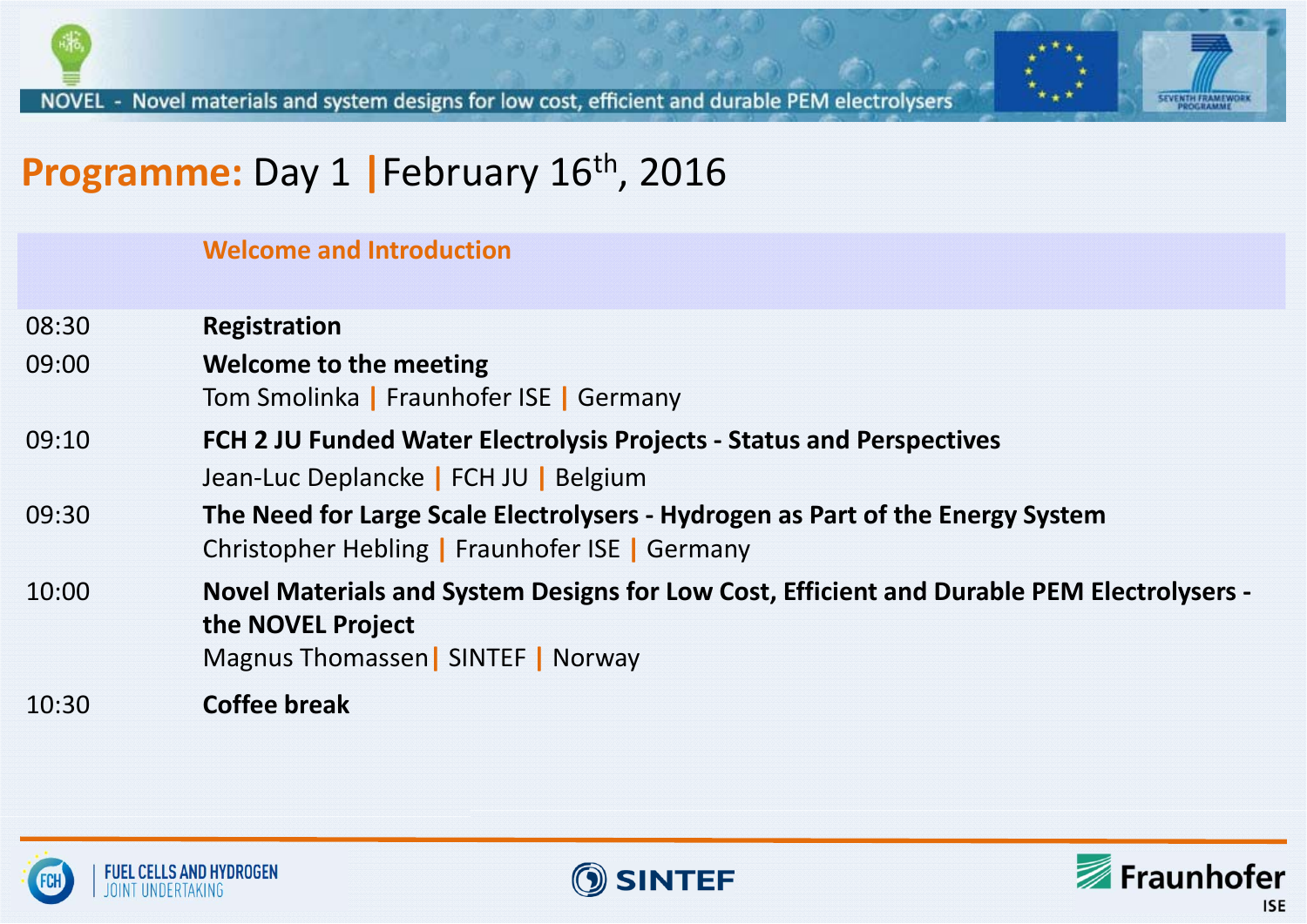



| <b>Session 1:</b> | <b>Results from the NOVEL project</b><br><b>Chair: Magnus Thomassen</b>                                                                                   |
|-------------------|-----------------------------------------------------------------------------------------------------------------------------------------------------------|
| 11:00             | <b>Membranes for Water Electrolysis - Target-Oriented Choice and Design of Materials</b><br>Lorenz Gubler   Paul Scherrer Institute   Switzerland         |
| 11:30             | <b>Corrosion Protective Coatings for Bipolar Plates and Current Collectors in PEM</b><br><b>Electrolysers</b><br>Georg Andreas   Fraunhofer ISE   Germany |
| 12:00             | AST Protocols for PEM WE: Insight on Performances and Components Degradation<br>Frederic Fouda-Onana CEA France                                           |
| 12:30             | <b>Q&amp;A about the NOVEL project</b><br>Magnus Thomassen SINTEF   Norway                                                                                |
| 13:00             | <b>Lunch break</b>                                                                                                                                        |





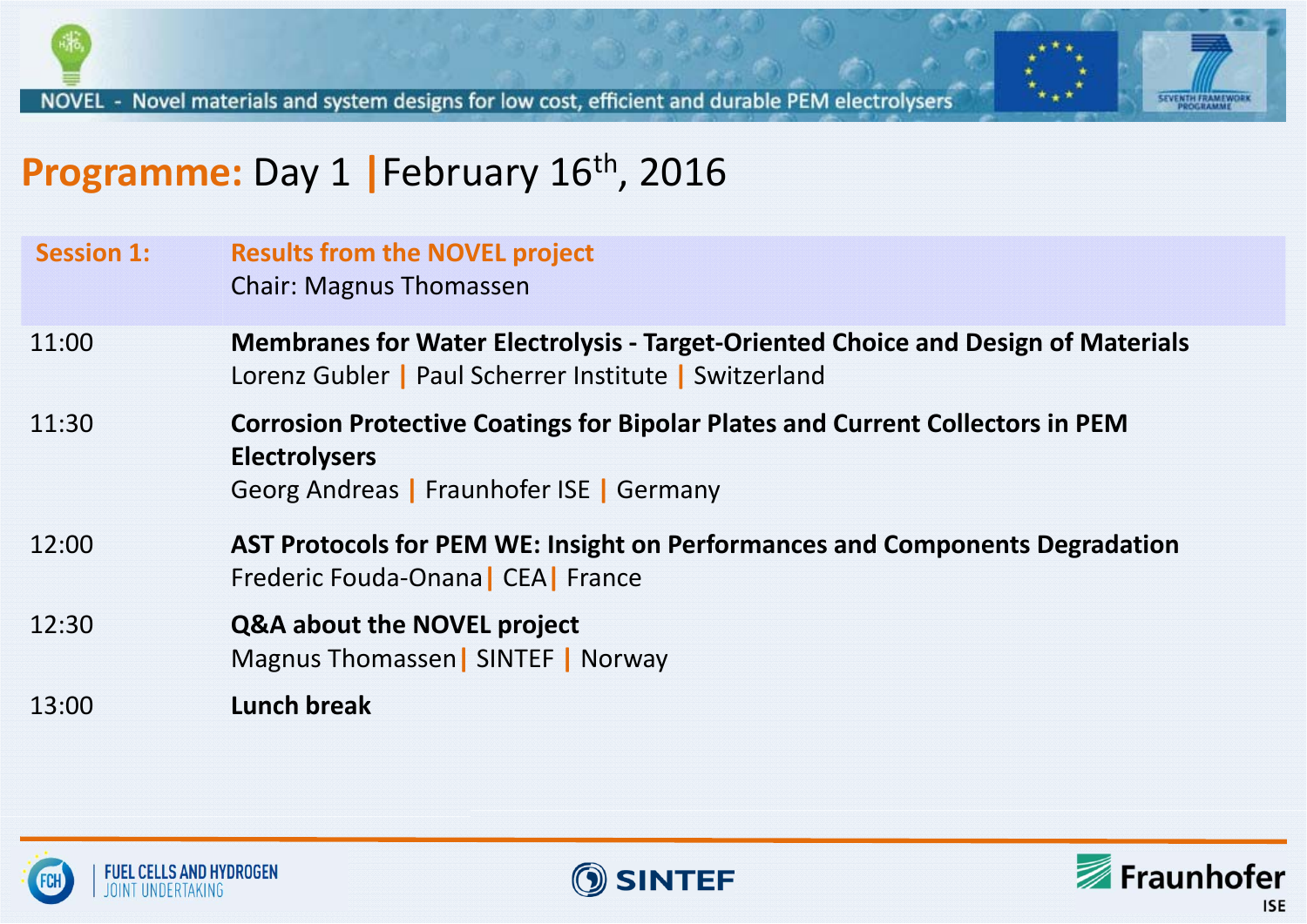

## **Programme:** Day <sup>1</sup> **|**February 16th, <sup>2016</sup>

| <b>Session 2:</b> | Scientific progress in understanding life-time and degradation mechanism<br><b>Chair: Dmitri Bessarabov</b> |
|-------------------|-------------------------------------------------------------------------------------------------------------|
| 14:30             | Analysis of Degradation Processes in PEM Water Electrolysis Cells                                           |
|                   | Pierre Millet   Université Paris-Sud   France                                                               |
| 15:00             | <b>Diagnosing Electrode Degradation in PEM Water Electrolysers</b>                                          |
|                   | Marcelo Carmo   FZJ   Germany                                                                               |
| 15:30             | Analysis of Voltage Losses in Polymer Electrolyte Electrolysis Cells                                        |
|                   | Felix Büchi   Paul Scherrer Institute   Switzerland                                                         |
| 16:00             | <b>Coffee break</b>                                                                                         |
| 16:30             | Degradation Mechanisms and Enhanced Stability of PEM Electrolysis Cells Using Low                           |
|                   | Catalyst Loadings and Novel Type of Membranes   Antonino Aricò   CNR-ITAE   Italy                           |
| 17:00             | Life-Time Prediction of PEM Water Electrolysis Stacks Coupled with RES                                      |
|                   | Kevin Harrison   NREL   USA                                                                                 |
| 17:30             | Discussion: Do we understand degradation in PEM electrolysis cells?                                         |
|                   | Dmitri Bessarabov   HySA   South Africa                                                                     |
| 18:00             | End of day 1                                                                                                |
| 19:30             | Evening event - Dinner at Freiburg's restaurant "Wolfshöhle"                                                |
|                   | Meeting point: Restaurant Wolfshöhle, Konviktstrasse 8, 79098 Freiburg                                      |







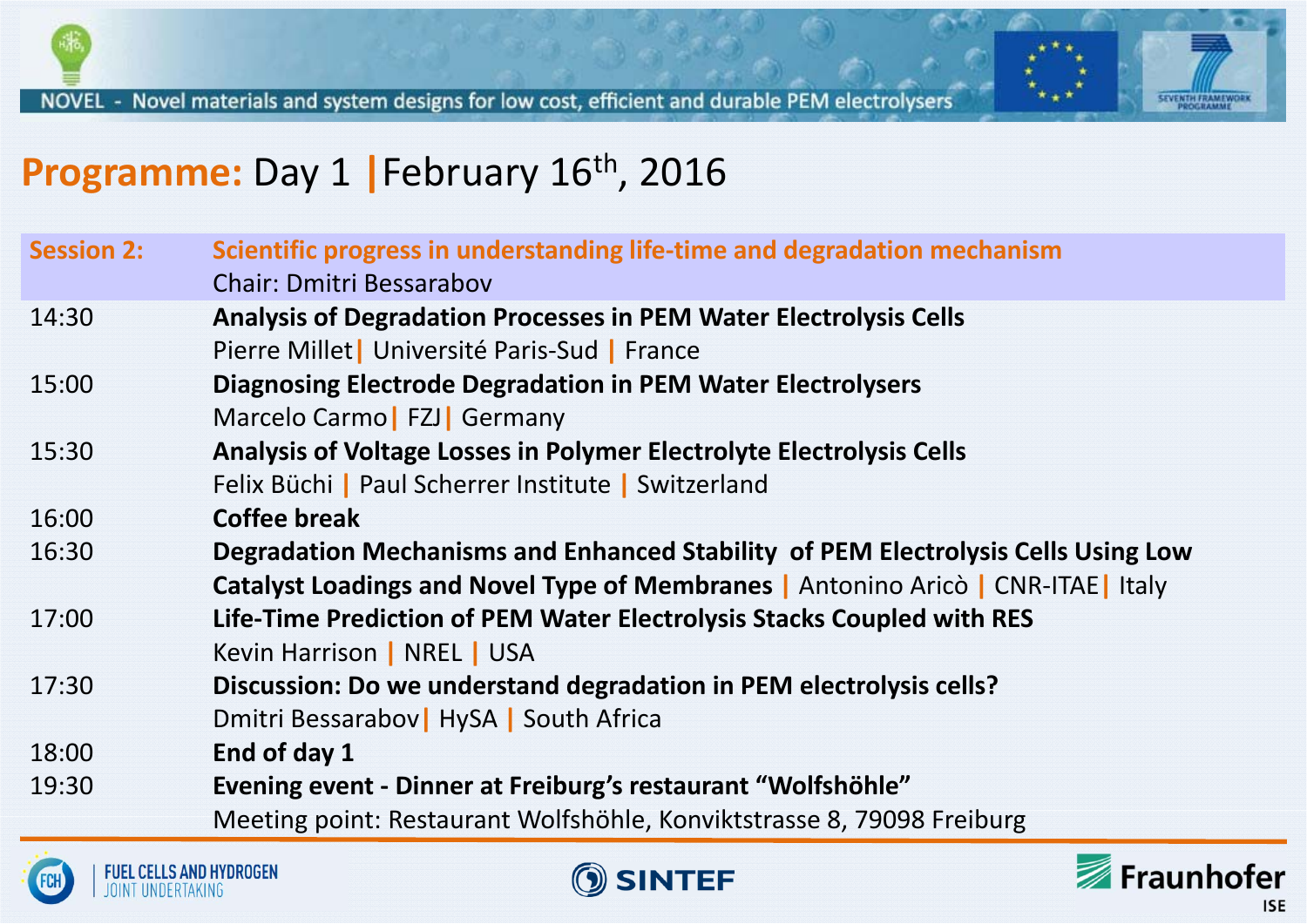

# **Programme:** Day <sup>2</sup> **|**February 17th, <sup>2016</sup>

| <b>Session 3a:</b> | Industrial experience in long-term performance and degradation<br><b>Chair: Tom Smolinka</b>                                                    |
|--------------------|-------------------------------------------------------------------------------------------------------------------------------------------------|
| 09:00              | Lessons learned from the first day<br>Magnus Thomassen   SINTEF   Norway                                                                        |
| 09:15              | <b>Aging Effects in PFSA Membranes by Electrochemical Cycling</b><br>Tomás Klicpera   FuMA-Tech   Germany                                       |
| 09:35              | The Impact of Non-uniform Electrodes on Performance and Gas Cross-over<br>Ed Wright   Johnson Matthey Fuel Cell   Great Britain                 |
| 10:00              | Field Test Experience with Hydrogenics' Prototype Stack and System for MW PEM<br><b>Electrolysis</b><br>Jan Vaes   Hydrogenics Europe   Belgium |
| 10:30              | <b>Coffee break</b>                                                                                                                             |





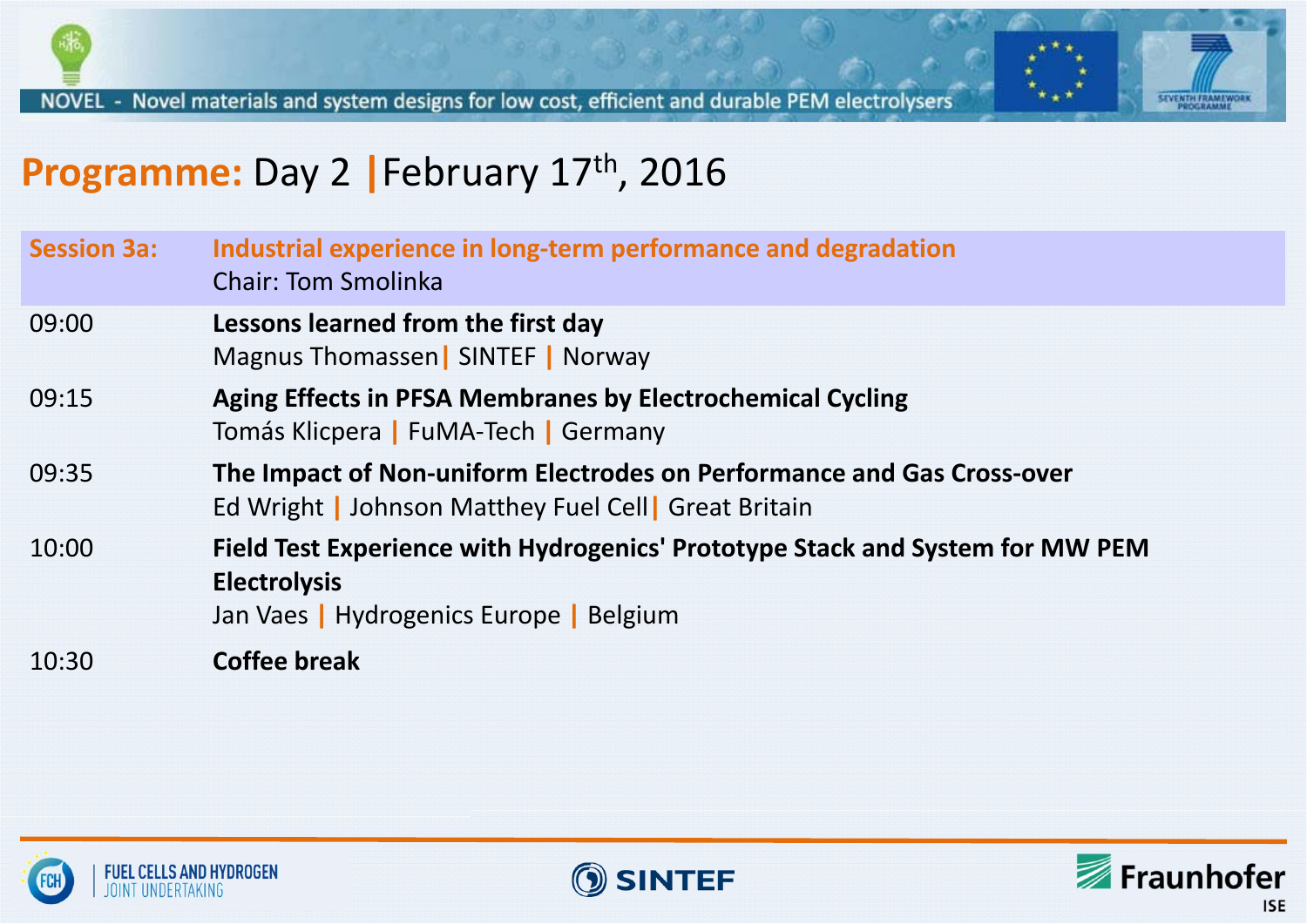



| <b>Session 3b:</b> | Industrial experience in long-term performance and degradation<br><b>Chair: Tom Smolinka</b>                                         |
|--------------------|--------------------------------------------------------------------------------------------------------------------------------------|
| 11:00              | PEM Electrolyzer Reliability Based on 20 years of Product Experience in Commercial Markets<br>Everett Anderson   Proton OnSite   USA |
| 11:30              | <b>Field Test Experience with Areva's PEM Electrolysis Systems</b><br>Kerstin Gemmer-Berkbilek   Areva   Germany                     |
| 12:00              | Electrochemical Hydrogen Compression - Degradation Issues<br>Peter Bouwman   HyET   The Netherlands                                  |
| 12:30              | Discussion: Towards life-time prediction and AST protocols - what do we need?<br>Tom Smolinka   Fraunhofer ISE   Germany             |
| 13:00              | End of day 2 and lunch break                                                                                                         |
| 14:00              | Lab tour<br>Meeting point: Main entrance of Solar Info Center (bus transfer)                                                         |